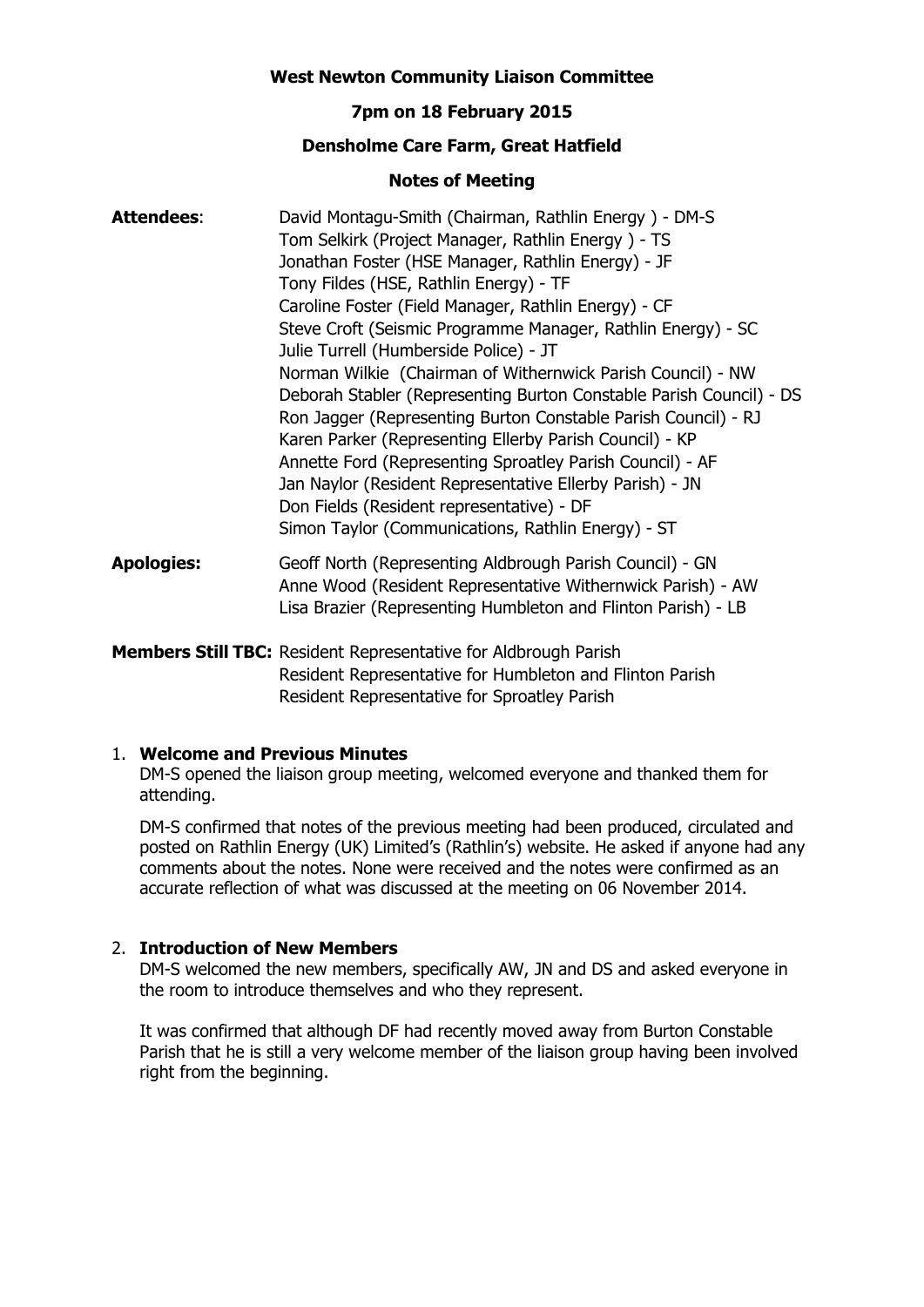## 3. **Seismic Programme Update**

CF gave an update on the seismic testing programme which took place in late November 2014 up to mid December 2014.

Firstly, she reminded the liaison group about Rathlin's licenced areas (PEDL 183, 2008; 241,000 acres) and showed this on a map.

CF/TS then went on to discuss Rathlin's programme of work to date and what is planned for 2015:

- **2008** License PEDL 183, granted by the Department of Energy and Climate Change (DECC)
- **2008-09** Reprocess and map 1,200 km vintage 2D seismic
- **2010-11** Walkington 3D seismic survey
	- Crawberry Hill well location identified
	- 2D seismic surveys, Watton, Humbleton
- **2012** Planning approval at Crawberry Hill - Identify plus planning application - West Newton - 2D seismic survey, Keyingham

 **2013** - Planning approval - West Newton - Drill and evaluate Crawberry Hill well - Drill and evaluate West Newton well

# **2014** - Test West Newton well

- 3D and 2D seismic survey, West Newton (Holderness) area
- Planning application for West Newton B

# **2015** - Test Crawberry Hill well

- Planning decision on West Newton B
- Construct West Newton B access and well site (contingent upon planning approval)
- Drill and evaluate West Newton B well

CF then gave a detailed explanation of the 2D and 3D seismic programme with technical details about the chosen locations and the methodology used – including the additional precautions taken and the actual PPV readings from the various test points.

Resident representatives said that the level of noise and vibration during the seismic programme was unacceptable and that this had been a subject of worry and debate amongst the local community. They also said that this had done a lot to undermine people's confidence in Rathlin. CF said that Rathlin regretted any distress. She also said that the recorded levels of disturbance were generally all well below the levels which should have caused damage. She explained that any complaints had been dealt with on a case-by-case basis and that this was something that Rathlin was taking very seriously. DM-S confirmed that this would be the final seismic testing programme to be undertaken in the area by Rathlin.

#### 4. **West Newton B Well Design**

TS took the liaison committee through the proposed West Newton B (WNB) well design. He reconfirmed that the well would not be drilled as deep as West Newton A (WNA) and that it would reach a depth of 2,100m, 1,000m above the Bowland Shale.

DS asked why that was the case. TS said that it was because Rathlin will only be testing the conventional Permian reservoirs – subject to receiving planning approval of course.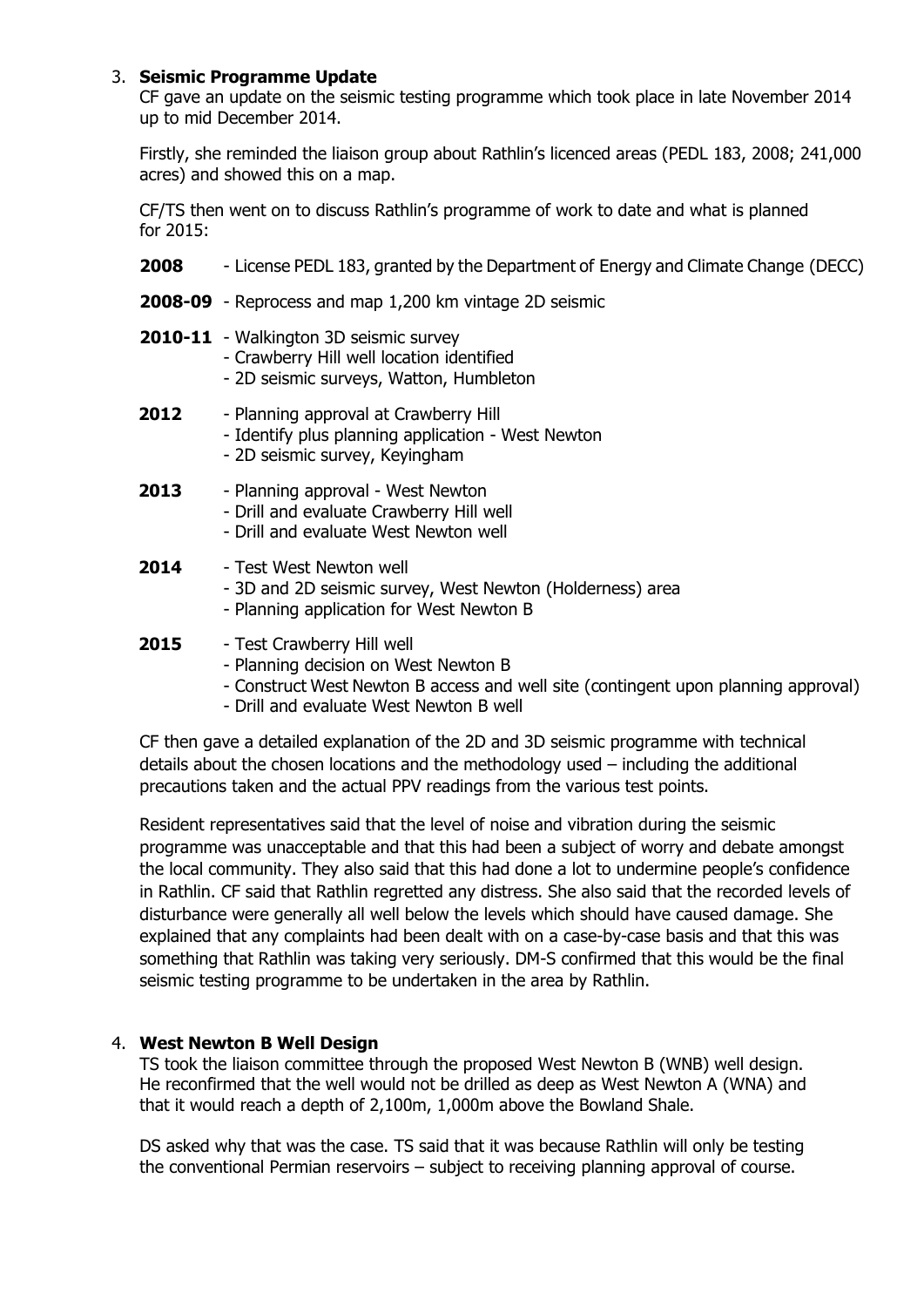# 5. **Planning Application**

JF said that the site selection for WNB was influenced by three key variables:

### **Geology**

He explained that minerals can only be extracted from where they occur.

## **Environmental Conditions**

He said that Rathlin needed to consider and limit any potential environmental impacts.

### **Social Conditions**

He confirmed that Rathlin would need to ensure that the operations limit the impact on local residents.

In terms of the planning application process, JF reminded resident representatives that:

- Rathlin was issued PEDL 183 by DECC in 2008.
- Exploratory drilling operations require planning permission.
- 'Screening Opinion' issued by East Riding of Yorkshire Council "No Environmental Impact Assessment required".
- WNB planning application has been submitted to East Riding of Yorkshire Council.

He said that prior to submitting the planning application, Rathlin consulted a number of organisations, including: different departments at East Riding of Yorkshire Council, The Coal Authority, The Environment Agency, Natural England, The Wildlife Trust and English Heritage.

JF then explained about the independent assessments and reports that had been submitted with the planning application: archaeological assessments, ecological reports, noise impact assessments and hydrological risk assessments. He then gave an overview of the potential impacts, Rathlin's proposed mitigation measures and the relevant independent studies and their findings.

JF then showed a map of the site location and the proposed access route to the WNB site (east onto the B1238, through Wyton and Sproatley on to Moor Lane before joining a newly built track across a farmer's field to the WNB site on Crook Lane). He then shared some statistical data about the daily impacts that people might experience should the application be granted.

JF explained that the planning application sets out Rathlin's proposals in detail. He said that the development, if approved, will consist of four phases:

- 1. Site construction
- 2. Drilling
- 3. Well testing
- 4. Restoration and aftercare

He then went on to show how the site would be constructed, including showing pictures of the well design. He went through everything from the site design, site preparation and the lengths the company goes to to separate the operations from the general environment.

JF then explained about the conductor equipment for safely drilling through the aquifer. He also showed a drawing of a drill rig with all of its component parts and went through this in detail (also showing pictures of the actual drilling rig from WNA). He then showed pictures of the drilling rig layout at the proposed WNB site.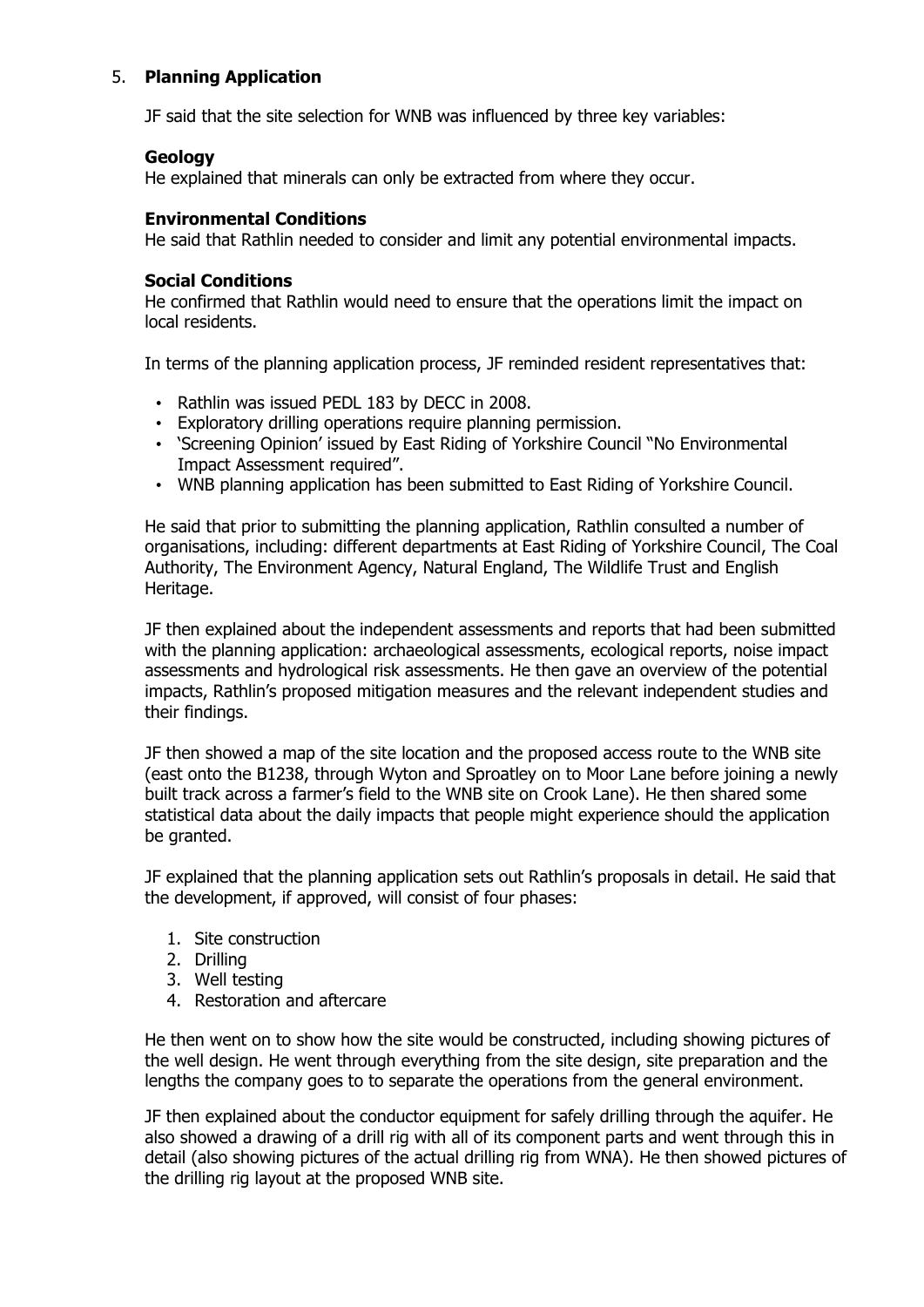He then went on to show examples of the casing strings, how they are cemented in place and then he covered the well control equipment and processes and procedures.

JF then covered the topic of well testing and the ground flare system. He then went through how the site restoration process would work.

Finally, JF went through the principal health and safety legislation and regulations applicable to Rathlin's work and his team's approach to this.

#### 6. **Questions**

DM-S explained that all of this information, and more, had been available at the Rathlin information sessions on 07 and 08 November 2014. He said that Rathlin had been very disappointed with the very low turnout since more than 9,000 households had been invited to attend and less than 250 stakeholders and residents actually came to the events overall.

He then opened the floor up for resident representatives to ask any questions they might have.

- DS What will happen with WNA?
- TS The site is temporarily suspended. The planning application expires in March 2016. WNB will be drilled and then a decision will be taken as to what we might happen with WNA. He reminded resident representatives that Rathlin has a planning permission to drill a second well.
- RJ Why did you decide on WNB when you haven't got the results from the seismic surveys?
- TS A decision was made based on the information currently available from previous 2D seismic studies. Based on best available information and time associated with drilling and testing the WNA well, Rathlin decided on this location. Results from WNB, combined with the 3D survey and WNA results will give Rathlin more detailed information for future decision-making.
- KP How many wells could there be in the West Newton area?
- TS We have always said that there could be up to six wells.
- KP What does this mean from a production perspective?
- DM-S First of all we will need planning permission for future exploration wells and the same applies if we reach the stage where we decide to apply for a production licence. If we identify a gas field we would look at a more comprehensive development. If it is a gas find, the field would need to link into the National Transmission System.
- DS What do these producing gas fields look like?
- TS If you can visualise the NTS system at Ganstead, a producing gas site would be significantly smaller than that.

 JF then showed an image of an operational gas site, the equipment and how the sites are screened. He said that it might be possible to visit the site as this is what had been done before (resident representatives were invited to visit Rathlin's website where there is an aerial view of an operational gas site which helps to set the matter into context).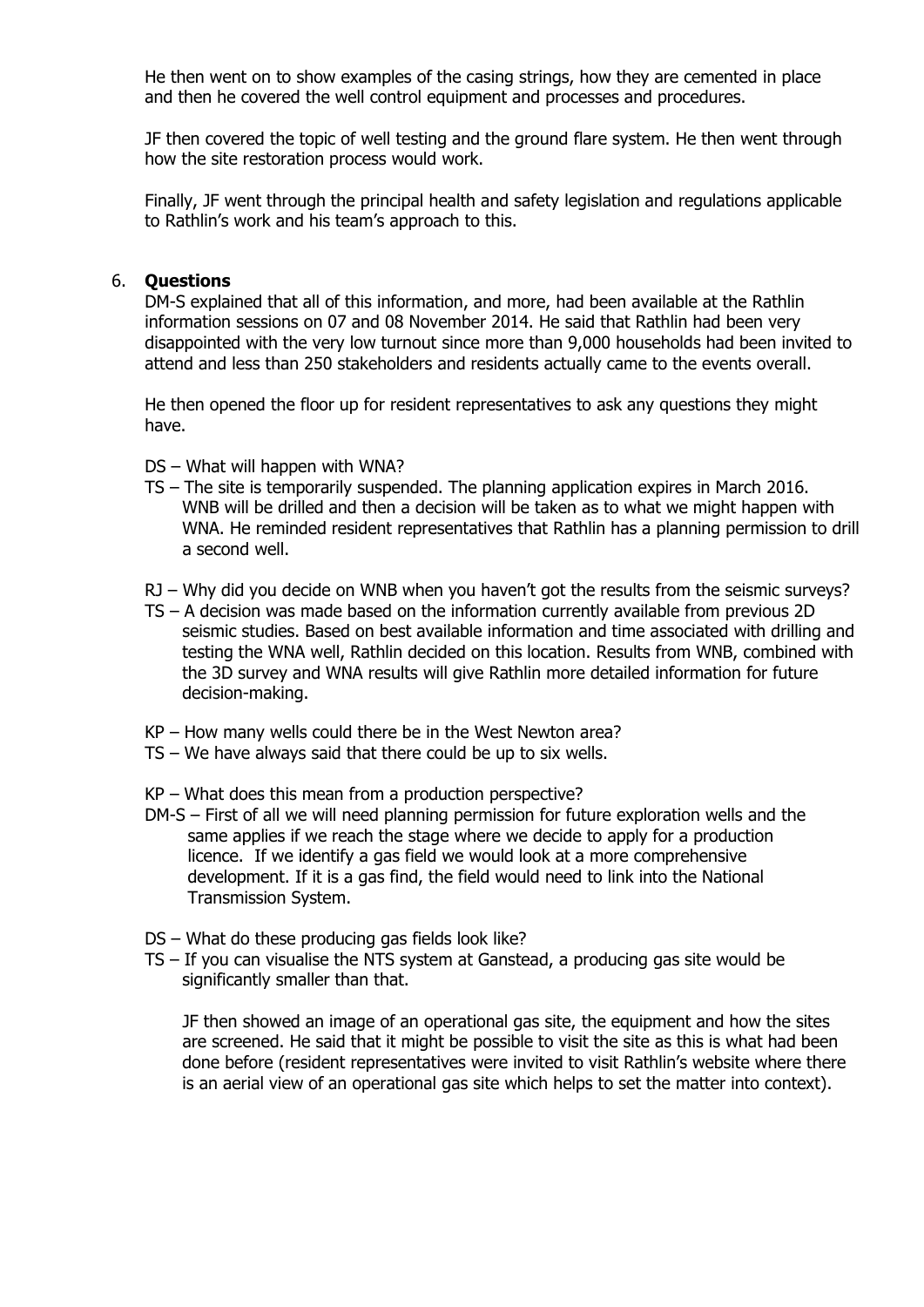- AF Would it be possible to meet with residents near to the site shown by JF, which is a North Yorkshire location.
- JF Said that this would be worth contacting the parish council in that area to discuss what happened during drilling, exploration and latterly in production. This site was drilled 20 years ago. JF agreed to supply AF with the parish council's details.
- KP When is the planning application likely to be considered by East Riding of Yorkshire Council?
- DM-S It is hoped that this will be sometime in March. The date is still to be confirmed.
- DF Will a no fracking commitment could be applied to WNB?
- DM-S The well is being drilled to approximately 2100 m which is 1,000m above the Bowland Shale. We have no interest in the Bowland Shale at WNB and high volume hydraulic fracturing does not form part of our plans, now or in the future. A no fracking commitment is, therefore, unnecessary.
- DS Can you only carry out 'fracking' within the Bowland Shale?
- DM-S Any rock formations can be stimulated, we don't plan to do this. DM-S encouraged the liaison committee to read the Infrastructure Bill to understand the definitions and interpretations within the Bill which will help clarify matters.
- DS Could you drill deeper down WNB in the next, say, 15 years?
- DM-S It is feasible, however, our interest is not in that area. Any future activity would be subject to the relevant planning approvals and public consultation.
- RJ Did anyone had seen the documentary on Sky about fracking showing what happens in the US and the number of wells drilled there?
- DM-S It is unlikely that UK regulation would allow that to happen here (nobody said they had seen it).
- JN Raised concerns about traffic management, specifically at the Swiss Cottage roundabout if a diversionary route is needed. What happens if the route through Bilton is blocked off?
- JF If there are any variations we will only ever work to under the council's/Humberside Police instructions. We would only use the ports as a holding area until any situation is clarified and re-routing instructions are issued.

 JT said that at WNA any holding and convoy issues were down to Humberside Police associated with protestor activity. She confirmed that this was not instigated or recommended by Rathlin.

 JT said that the deviations from the traffic management plan is based on police intelligence. She explained that 'locking on' was a risk which could have been far more disruptive to other road users than the short-term impact of convoying vehicles in.

DF - When would work start? DM-S - Later in the year (Q3/Q4).

#### 7. **Any Other Business**

DM-S asked resident representatives if there was any other business to discuss. No further items were raised.